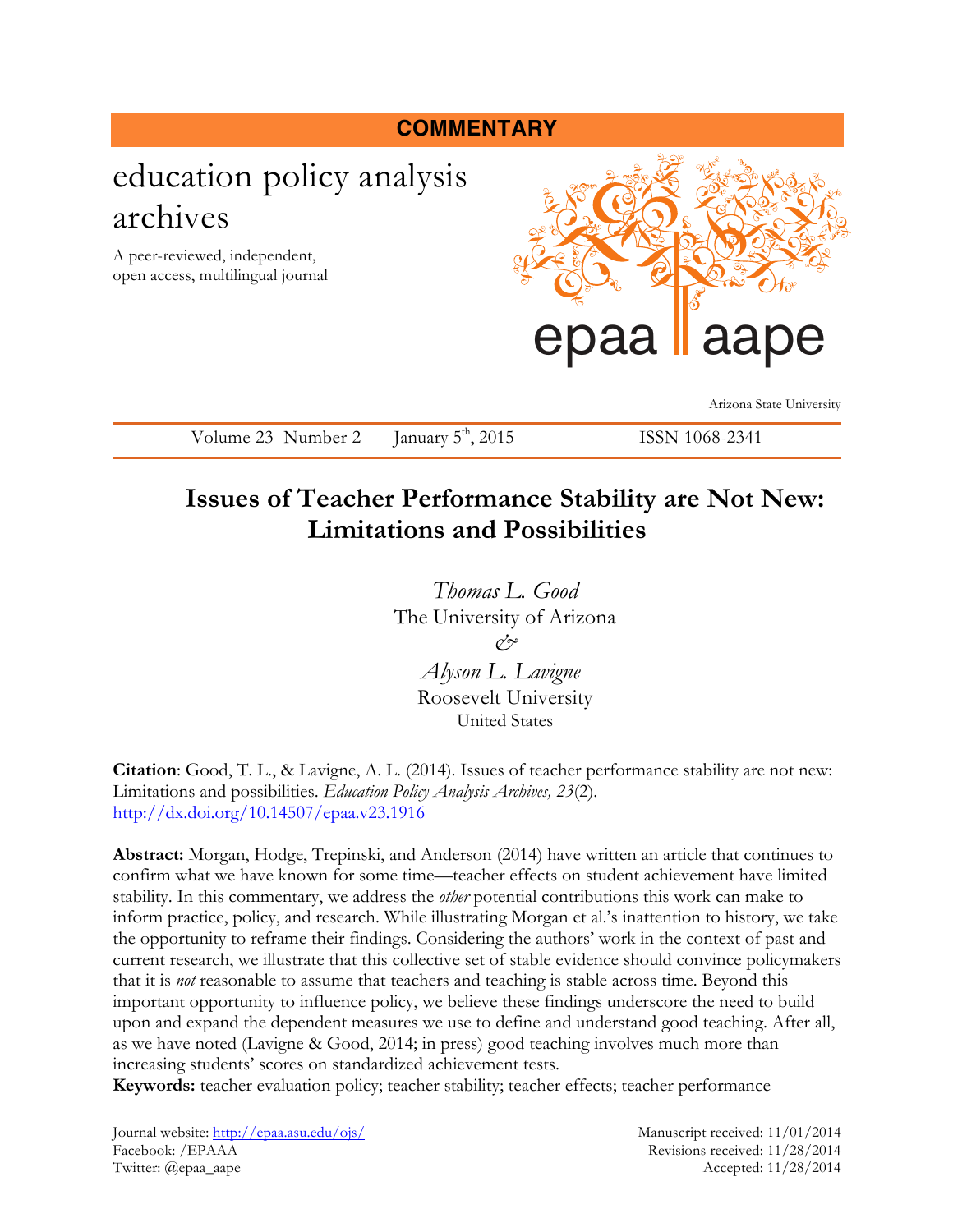# **Los problemas de estabilidad del desempeño docente no son nuevos: Limitaciones y posibilidades.**

**Resumen**: Morgan, Hodge, Trepinski, y Anderson (2014) han escrito un artículo que sigue confirmando lo que hemos sabido sobre la estabilidad limitada que los efectos docentes tienen en los logros de los estudiantes. En este comentario, queremos señala *otras* contribuciones potenciales de este trabajo que podrían informar la práctica, política e investigación educativa. Mientras que señalamos que Morgan y colegas no prestaron suficiente atención a la historia, tenemos la oportunidad de replantear sus hallazgos. Teniendo en cuenta el trabajo de los autores en el contexto de investigaciones pasadas y actuales, proponemos que este conjunto colectivo de pruebas estable debe convencer a los políticos de que no es razonable suponer que los docentes y la enseñanza es estable a través del tiempo. Más allá de esta importante oportunidad de influir en la política, creemos que estos resultados ponen de relieve la necesidad de aprovechar y ampliar las medidas dependientes que usamos para definir y entender la buena enseñanza. Después de todo, como hemos señalado (Lavigne & Good 2014; en prensa) buena enseñanza implica mucho más que el aumento de calificaciones de los estudiantes en pruebas estandarizadas

**Palabras clave:** política de evaluación docentes; estabilidad del profesorado; efectos docentes; desempeño docente

# **Problemas de estabilidade de desempenho dos professores não são novos: Limitações e possibilidades.**

**Resumo:** Morgan, Hodge, Trepinski, e Anderson (2014) escreveram um artigo que confirma o que já sabemos sobre a estabilidade limitada dos efeitos que os professores têm sobre as avanços dos estudantes. Nese comentário, observamos *outras* contribuições potenciais do presente trabalho, que poderia informar a prática, política e pesquisa educacional. Enquanto notamos que Morgan e seus colegas não prestaram atenção suficiente para a história, temos a oportunidade de repensar as suas conclusões. Considerando-se o trabalho dos autores no contexto do passado e atual da pesquisa, propomos que este conjunto coletivo de provas estáveis deveria convencer os políticos de que não é razoável supor que os professores e o ensino é estável ao longo do tempo. Além deste importante oportunidade de influenciar a política, acreditamos que estes resultados destacam a necessidade de construir e expandir as medidas que usamos para definir e compreender o que é o bom ensino. Afinal, como já observamos (Lavigne & Good 2014; no prelo) bom ensino envolve muito mais do que o aumento na pontuação em testes padronizados

**Palavras-chave:** avaliação da política educacional; estabilidade dos professores; fins educativos; desempenho dos professores

# **Introduction**

Morgan, Hodge, Trepinski, and Anderson (2014) have written a useful article providing yet more data to demonstrate both the low stability of teacher performance and teacher effectiveness over time. Their work assumes additional *potential* value in that it studied the effects of 132 teachers over five years using measures of teacher performance (observation ratings) and teacher effectiveness (standardized achievement tests), with assessments in multiple curriculum subjects. The authors found a weak relationship between an observational measure of teaching performance (in this case the TAP observation system, see Jerald & Van Hook, 2011) and standardized measures of student achievement. This complements others' recent reports of low correlations between other observational measures and student achievement (Cohen, in press; Kane, Kerri, & Pianta, 2014) and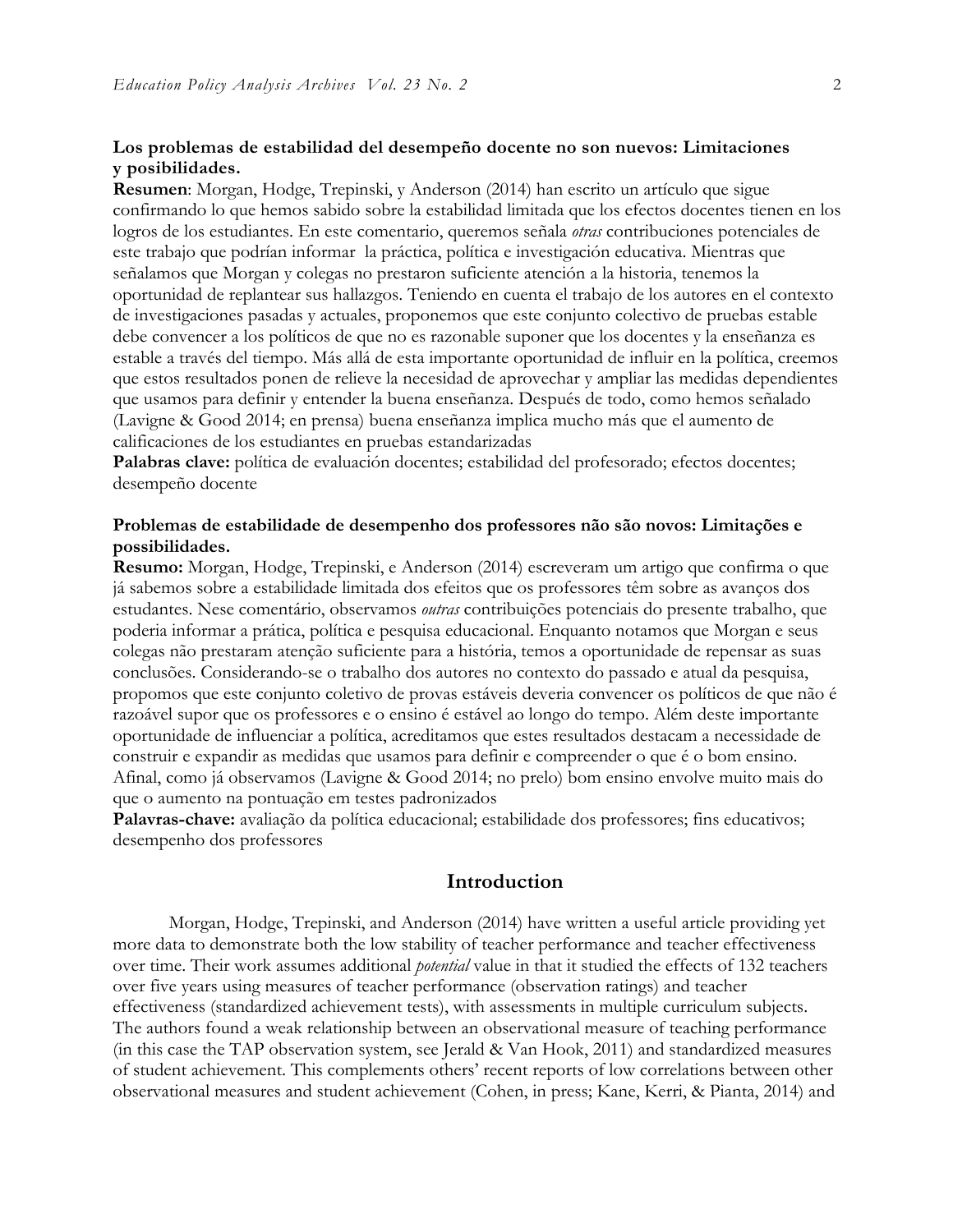evidence that teacher actions are not very stable even from lesson to lesson (Patrick & Mantzicopoulos, 2014). This collective set of stable evidence should convince policymakers that the assumptions imbedded in Race to the Top about the easy use of observational and achievement data to evaluate teaching are faulty. Identifying effective teachers is more difficult than they believed.

Having acknowledged the authors' contribution to the literature, we express our disappointment with their inattention to history. We believe that their ahistorical framing of the issue is misleading and this presentation limits the value of their contribution. The authors start their abstract with the observation that, "The last five to ten years has seen a renewed interest in the stability of teacher behavior and effectiveness" (Morgan et al., 2014, p. 1). And they restate their position in the introductory part of the article. Yet, the reader is never told what previous research had found about the stability of teacher behavior and effectiveness. This is like starting in the middle of a book! A better and more logical starting point for the authors would have been the provision of a brief review of the research on teacher stability—what preceded this renewed interest in the stability of teacher effects? If the authors had reviewed earlier literature, they would have found that their major finding was known long before they conducted their research. And access to this information is not difficult to obtain. For example, Konstantopoulos (2014) noted that issues of teacher stability have been studied for *decades* and provided a brief and effective review of this literature. He noted that stability of teaching has been studied in different ways including the degree of stability of teacher effects: when a teacher teaches the same material to a different group of students (e.g., Rosenshine, 1970), across instructional periods in the same year (e.g. Emmer, Evertson, & Brophy, 1979; Rosenshine, 1970), and when a teacher teaches different classes of students over time (e.g., Brophy, 1979). Across these varied contexts, Konstantopoulos (2014) concluded that the stability of teacher effects was *low*. Other earlier researchers also had reported that teacher effects on students' achievement were not highly stable. For example, Berliner (1976) reported, "Our own research, just completed, involved about 200 elementary school teachers, each of which taught a 2-week, specially designed teaching unit in reading and mathematics. Residual gain scores for each subject matter were calculated. These measures of effectiveness using different content and the same students were correlated. From these data we found that measures of effectiveness in the two curriculum areas correlated about .30" (p. 379).

Brophy (1973) studied 165 elementary school teachers' stability of residual gain estimates of their impact on student achievement over 3 years and found that roughly 14% of teachers had high effects on students over 3 years 14% had low effects for three consecutive years. Further, some teachers showed linear increases or decreases over time and 49% of teachers' residual gain scores were inconsistent over time. Elsewhere, Good and Grouws (1977) studied over 100 third and fourth grade teachers' stability over time on the Iowa test of Basic Skills. They found even *lower* levels of stability than had Brophy when they considered teacher residual gains over time across all math subtests.

We acknowledge that Morgan et al. (2014) provided an important replication with a rich data set. However, we are uncertain whether or not they are aware of their replication. We have no basis for concluding why the authors did not mention the easily available historical research on teacher stability. Perhaps they were not aware of previous research or thought it unimportant? Perhaps they felt that they had insufficient space to acknowledge it? Or perhaps they thought that framing the problem without any history made their argument "fresher" or more unique? Or they may have felt that their replication would be viewed as less important than a "new" contribution. This is possible as, historically, replications have been perceived as less valuable (for a review of bias towards replications, see Makel & Pluker, 2014). Yet, we and others contend otherwise. The argument for replication has been made exceedingly well by Makel and Plucker (2014). They write, "If education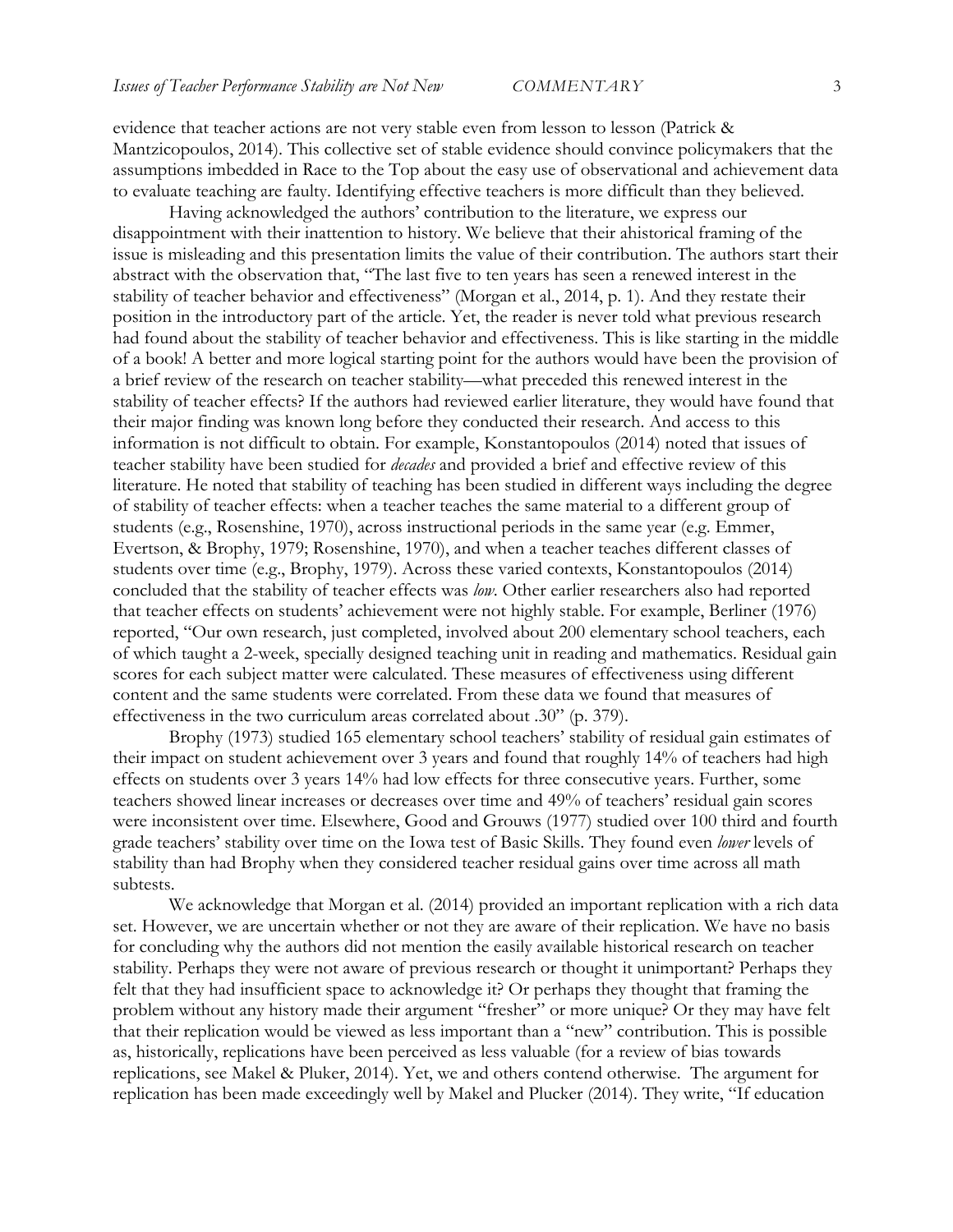research is to be relied upon to develop sound policy and practice, then conducting replications on important findings is essential to moving toward a more reliable and trustworthy understanding of educational environments" (p. 313). Makel and Plucker (2014) have strongly recommended that factual evidence should be valued over putative novelty. We agree, and this is especially the case when new and replicating factual information can be linked to important policy decisions/actions. If we consider the increasing changes in the curriculum, diversity of student populations, changes in the teaching force, and arguably better statistical measures of teachers' impact on student learning (i.e., value-added estimates rather than residual gain scores), it would seem important to determine if earlier research describing the low stability of teacher effects was still accurate. In other words, given these changes, is teacher performance and effectiveness now more stable than in another era? This is a timely and important question as states are using teacher evaluation data to make hire, fire, and grant tenure to teachers.

At the same time, had the authors acknowledged that the field has known for decades that teaching effects on student achievement have limited stability, they would have framed their research focus more accurately and appropriately. And, had they examined stability in other professions (e.g., coaching), they would have found that expectations for stable performance over time cannot easily be assumed. For example, an examination of the top football teams illustrates that fluctuation in performance is considerable even week to week. Table 1 illustrates how much change occurred in the top ranked football teams over time and in one week.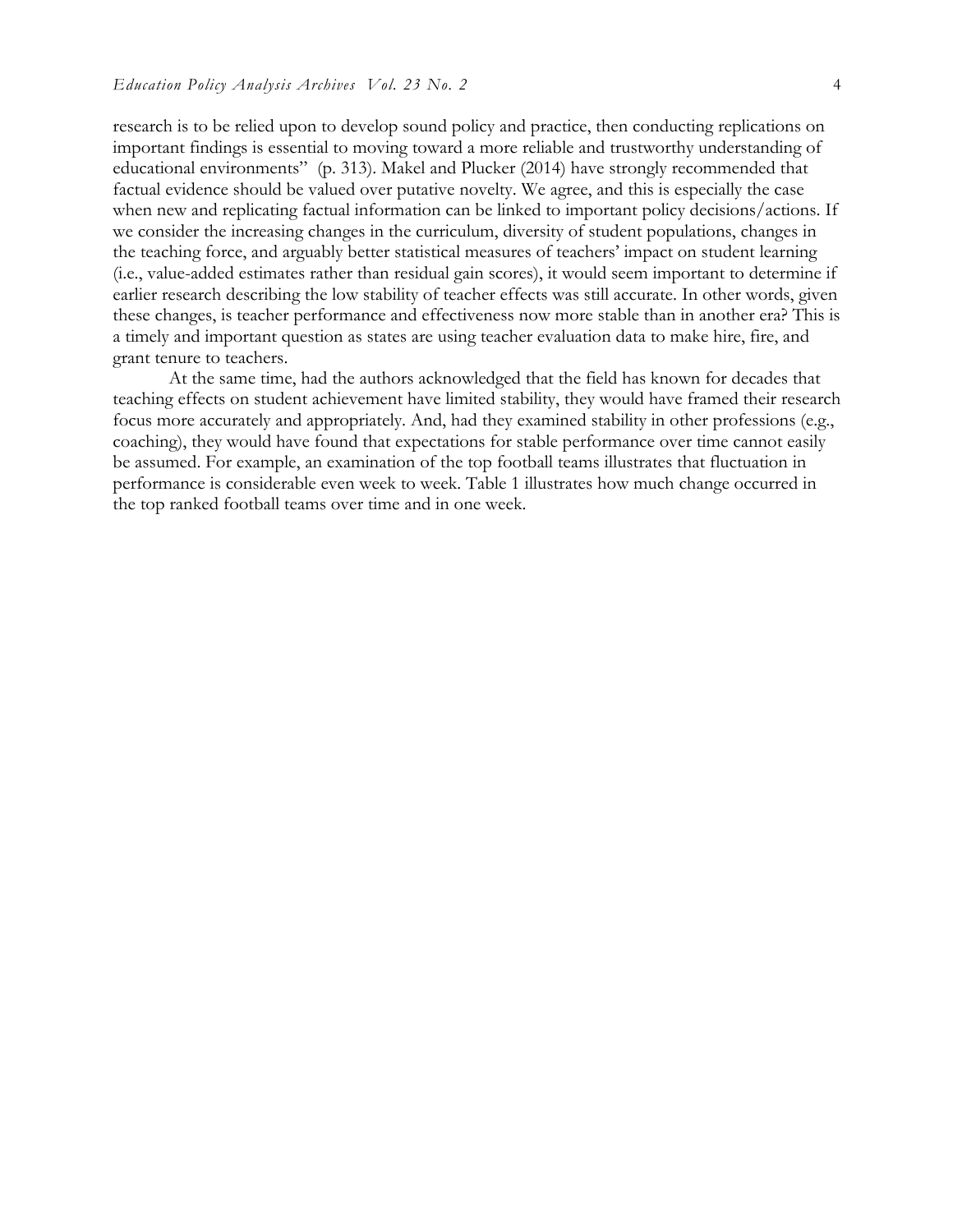Table 1

*A Comparison of the 25 Top Football Teams as Ranked by Associated Press at Preseason, Week 12, and Week 13, 2014: How Stable are Top Teams Over Time?*

|                   | Ranking*                 |                |                |  |
|-------------------|--------------------------|----------------|----------------|--|
| Team              | Preseason                | Week 12        | Week 13        |  |
| Florida State     | $\mathbf{1}$             | $\overline{2}$ | $\mathbf{1}$   |  |
| Alabama           | $\overline{c}$           | $\overline{4}$ | $\overline{2}$ |  |
| Oregon            | $\overline{3}$           | $\overline{3}$ | $\mathfrak{Z}$ |  |
| Oklahoma          | $\overline{4}$           |                | 23             |  |
| Ohio State        | 5                        | 8              | $\overline{7}$ |  |
| Auburn            | 6                        | 9              | 16             |  |
| <b>UCLA</b>       | 7                        | 14             | 11             |  |
| Michigan State    | 8                        | 12             | 10             |  |
| South Carolina    | 9                        |                |                |  |
| Baylor            | 10                       | 6              | 6              |  |
| Stanford          | 11                       |                |                |  |
| Georgia           | 12                       | 16             | 9              |  |
| LSU               | 13                       | 20             |                |  |
| Wisconsin         | 14                       | 22             | 14             |  |
| <b>USC</b>        | 15                       |                | 24             |  |
| Clemson           | 16                       | 18             |                |  |
| Notre Dame        | 17                       | 15             |                |  |
| Mississippi       | 18                       | 10             | 8              |  |
| Arizona State     | 19                       | $\overline{7}$ | 13             |  |
| Kansas State      | 20                       | 13             | 12             |  |
| Texas A&M         | 21                       |                |                |  |
| Nebraska          | 22                       | 11             | 21             |  |
| North Carolina    | 23                       |                |                |  |
| Missouri          | 24                       |                | 19             |  |
| Washington        | 25                       |                |                |  |
| Mississippi State |                          | $\mathbf{1}$   | $\overline{4}$ |  |
| <b>TCU</b>        |                          | 5              | 5              |  |
| Arizona           |                          | 17             | 15             |  |
| Duke              | $\overline{\phantom{a}}$ | 19             | 25             |  |
| Marshall          |                          | 21             | 18             |  |
| Colorado State    |                          | 23             | 22             |  |
| Georgia Tech      |                          | 24             | 17             |  |
| Utah              |                          | 25             | 20             |  |

*Note.* \* The symbol, "-" signifies not ranked.

Clearly, these data indicate that stability of football performance shows noticeable change from the preseason to week 12. Notably 8 teams ranked in the preseason top 25 were no longer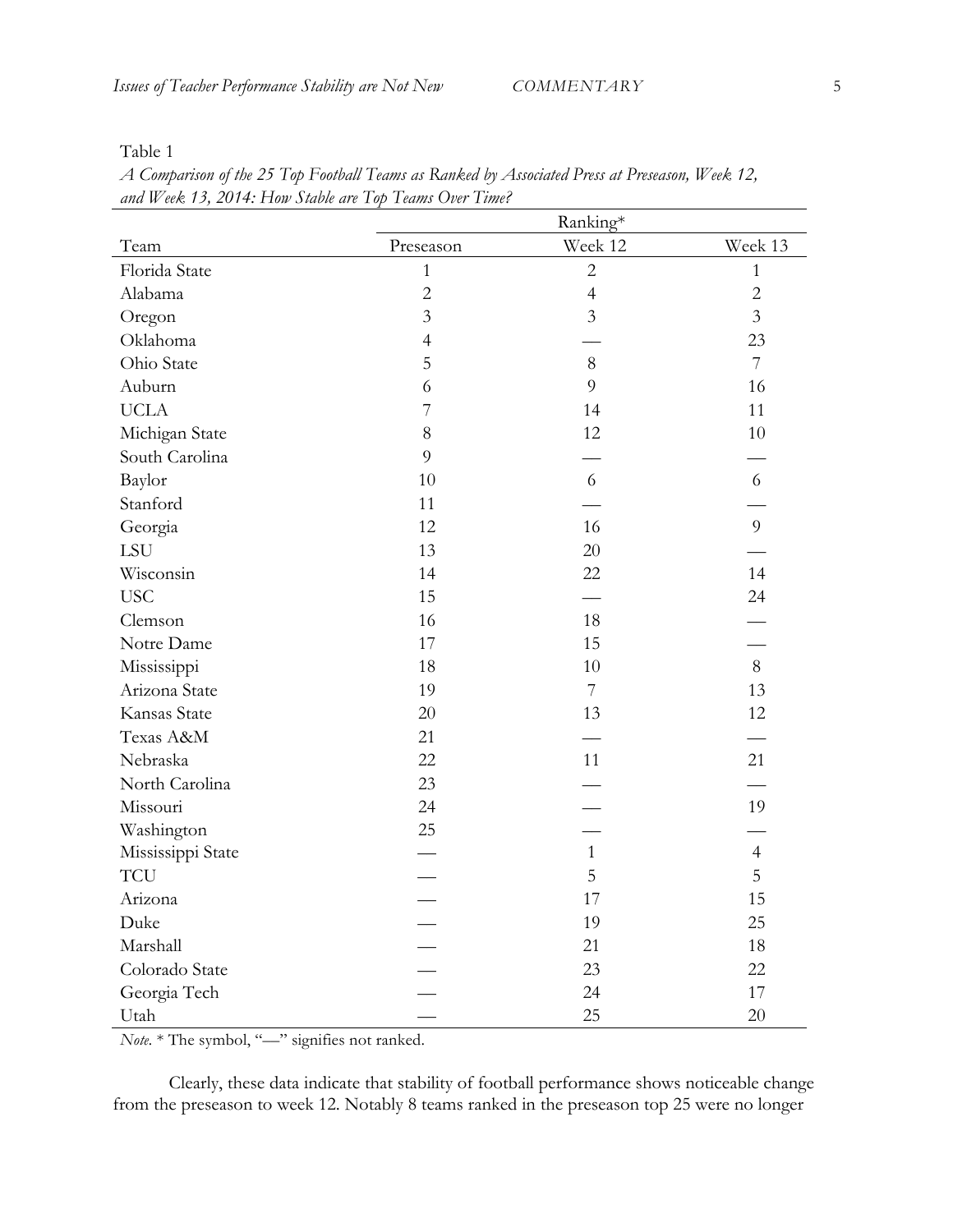ranked at week 12, and 8 teams ranked in week 12 were not ranked in the preseason. Some of these fluctuations were dramatic as teams ranked 4, 9, 11, and 15 in the preseason were not ranked at week 12. Further, in week 12 the teams ranked  $1<sup>st</sup>$  and  $5<sup>th</sup>$  were not ranked in the preseason. Even in one week, week 12 to 13, there is variation both within the week and over time. For example, Oklahoma who was ranked 4 in the preseason fell out of the ratings in the  $12<sup>th</sup>$  week, and returned as the 23rd team in week 13. And as we submit our paper on November 21 we suspect other evidence of unstable performance will appear in week 14 and beyond.

Applying these data to high stakes testing of teachers we suggest that one could consider the preseason ranking as a "valued added" score. The expert raters take into consideration the quality of returning and new player talent/achievement potential, the schedule, and other factors and then rank the teams in terms of expected performance ranks. Should coaches at schools like South Carolina, Stanford, Texas and Washington be fired because their talented teams did not live up to expectations? Should coaches at schools like TCU, Arizona, Georgia Tech, Utah, Colorado State and Duke be awarded bonuses and tenure because they achieved more with teams who were judged to have less talent?

Konstantopoulos (2014) has noted that stability of performance varies markedly both in athletics and business. Sobolevska (2014) has examined the performance of the top 200 professional golfers in America and their stability over six consecutive years. She concluded that the stability of golfers is very low and many top golfers do not appear on the list from one year to the next. Generally speaking, it would seem that the conditions that surround professional golfing are quite standard in comparison to the conditions that teachers face. Professional golfers use comparable equipment, and the rules for determining successful performance are vastly clearer than for teachers. Although conditions change from course to course on a given day, top golfers playing in the same tournament face the same course and the same weather conditions. Teachers on the other hand, face conditions that are inherently complex and unequal. Some teachers are teaching primarily talented students or teaching students who are from low-income homes and who often have not received appropriate preschool opportunities and or educational challenges. Some students come to school rested and well prepared for instruction, whereas other students arrive at school tired, hungry, and unprepared. Morgan et al.'s framing of the research question implicitly suggests that it is reasonable to assume that teacher performance and effects are stable. We find this assumption misleading if not erroneous.

### **Failure to Report History: A Lost Opportunity to Influence Policy**

Policymakers hold extraordinary and often exaggerated beliefs about what teachers can and cannot accomplish. We (Lavigne & Good, in press) and others (Berliner, 2014; Biddle, 2014) have noted, teachers certainly influence achievement but that the effects of poverty on student achievement are huge as do data from the Program for International Student Assessment (PISA) show. Data from the PISA assessment illustrates that countries that distribute resources to schools equally are those that have higher student achievement. Countries like the US that distribute resources unequally across schools have lower student achievement. The PISA data show that low SES accounts for about 20% of the variance in student achievement scores. Although the authors cannot provide an exhaustive historical context for everything they discuss, we do think it would have been reasonable for them to have briefly explored the question of how much can teachers be expected to overcome in a given year and to have questioned the extent to which teachers can be expected to have stable effects given the fluctuations and their own lives (Spencer, 1986) and in the lives of students they teach.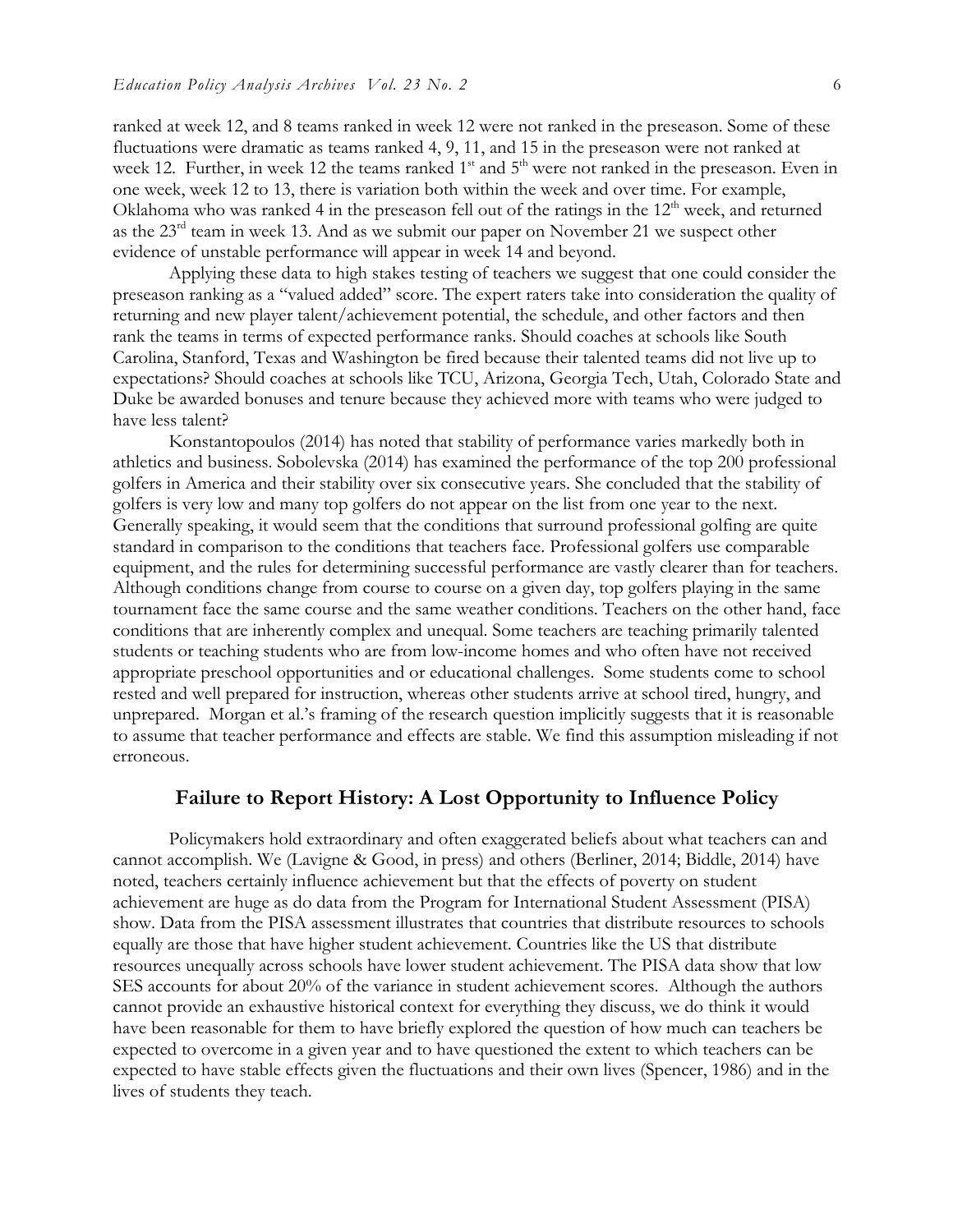Yet, generally, the research community, like these authors, was silent and did not question initially the *easy* assumptions when policymakers and Race to the Top (RttT) advocates advanced simplistic strategies for conducting high stake teacher evaluations by using classroom observation and student achievement data. Previous research provided many caveats about the difficulty of linking classroom process and student achievement (Brophy & Good, 1986; Everston & Green 1986; Good & Brophy, 2008). Although talking "truth to power" may not have slowed the powerful forces (including RttT and substantial funding from the Bill and Melinda Gates Foundation) clamoring for evaluating teachers on performance and outcome measures, but, it would have been worth the effort. What if educational researchers early in the formation of RttT had pointed out that previous research provided clear knowledge that teacher performance and effectiveness was not generally highly stable over consecutive years? Could this stance have led to reasoned debate on issues such as – are today's observational and statistical techniques sufficiently better (contain less measurement error) and more capable of linking teaching and learning now than they were previously?

The history of educational reform has been one of consistent failure as the field moves from fad to fad (Cuban, 2013; Good & Braden, 2000; McCaslin, 1996; Payne, 2010; Ravitch, 2010; Tyack & Cuban, 1977). Over time policy makers have repeatedly implemented simple solutions for reform based upon little if any research. These reforms are costly and waste enormous amounts of time and money. These solutions are quickly abandoned because they do not provide immediate answers to complex problems. But, after these failures, yet again another simple but costly reform appears. We have reviewed these issues and the interested reader can obtain our detailed arguments elsewhere (Lavigne & Good, 2014, in press). But briefly, Lavigne and Good (2014) characterized the failure as a series of steps. Each crisis is an acute concern about students' poor achievement on standardized tests. Each crisis is based upon the performance of American students in comparison to their international peers. The new general solution is based on the rejection of the status quo and a call for something new and notably different from current practice. In time data suggest that the new reform has not solved the problem and new reforms are eventually sought. Typically the professional research community has not actively spoken against problematic reforms in a timely fashion. Ultimately, again American policymakers embark on costly new endeavors even without carefully defining what the new movement involves. In reviewing these characteristics of failed reform, we believe that had Morgan et al. (2014) missed an important opportunity to make a modest attempt at challenging these chronic patterns of failed reform. We contend that it is more reasonable for research to precede rather than to follow reform efforts. Further, we also believe that when research is available it should be recognized and used.

# **Measuring Good Teaching: Another History Lesson**

Much of the current reform rhetoric is based on the assumption that we can measure good teaching. What is good teaching and can it be captured with any observational instrument? Within the context of this article, it seems the authors assume that appropriate teaching involves increasing student performance on standardize achievement tests. And, the authors persuasively note the importance of validating observational instruments (and even discuss how to do it), yet, they have little to say about the validity of the TAP program/instrument that they used in their study. The authors only address this issue (on page 6) when they quote Jerald and Van Hook (2011, p. 4), that the instrument's 'indicators provide sufficient breadth to ensure that evaluation ratings reflect the kind of effective instructional practices that predict positive learning outcomes. Unfortunately, the authors do not provide a reference for Jerald and Van Hook (2011); however, an examination of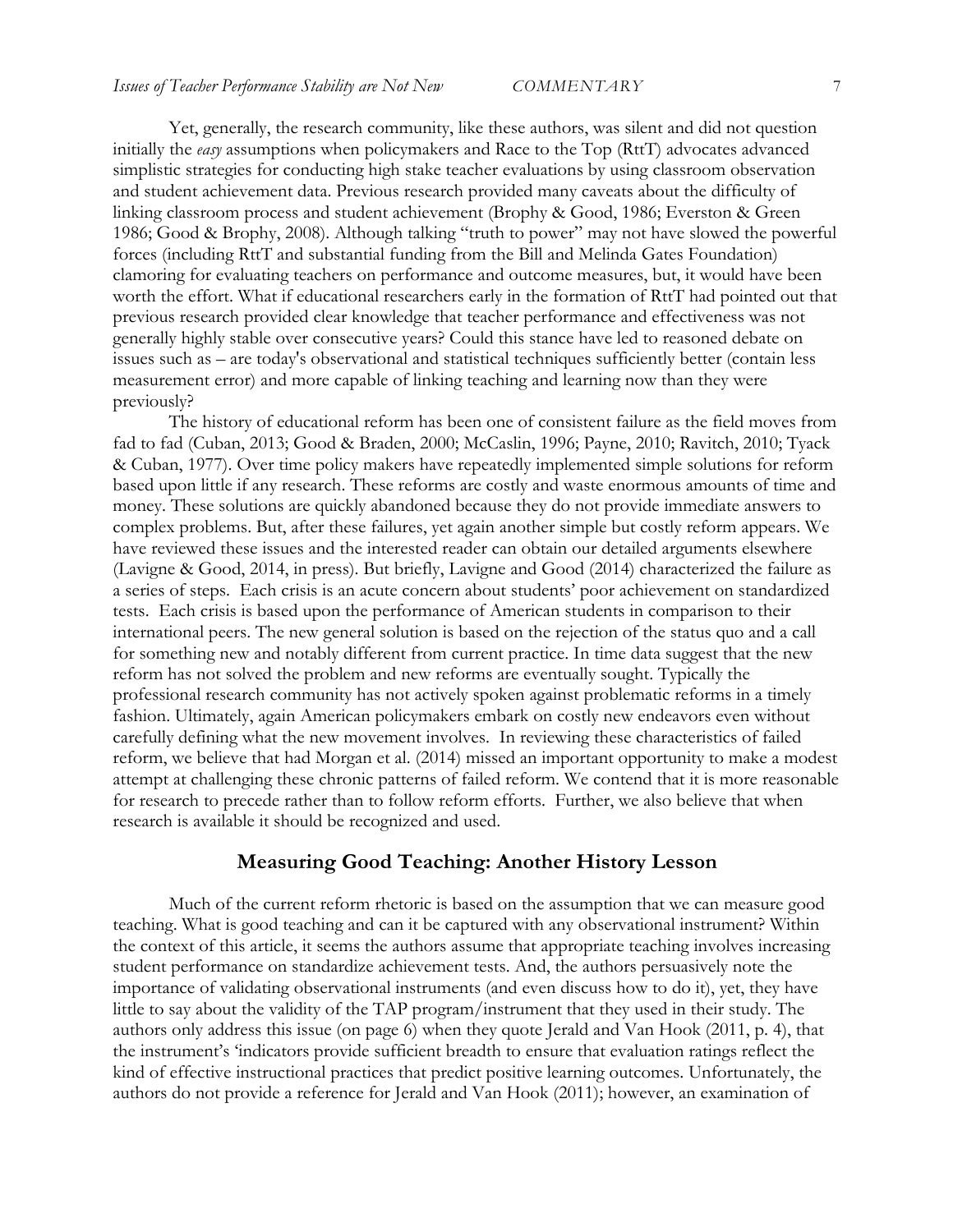that source does not provide a clear demonstration that the instrument is predictive of value-added achievement.

Readers are still left wondering, how does the TAP measure good teaching and how/if/why the TAP can be considered an appropriate measure of good teaching? These appear to be important issues to address, particularly because Morgan et al. (prior to describing the observational procedures they used in the study) note, "…there is remarkably little research to guide such critical decisions as which teachers to hire, retain, remunerate, and promote" (Rice, 2003).

It is useful to *note* that a conclusion remarkably similar to Rice's was expressed fifty years earlier by a committee appointed by the American Educational Research Association.

The simple fact of the matter is that, after forty years of research on teacher effectiveness during which a vast number of studies have been carried out, one can point to few outcomes that a superintendent of schools can safely employ in hiring a teacher or granting him tenure, that an agency can employ in certifying teachers or that a teacher-education faculty can employ in planning or improving teachereducation programs. (AERA, 1953, p. 657).

So we and readers are left with a least two questions. First, did the field know anything more about good teaching when Rice wrote in 2003 than was known in 1953? Similarly, do we know any more now in 2014 than we did in 1953? Simply put, if we are to design an observational system believed to be predictive of student achievement, we need to have some knowledge based on theory and research that links teaching to higher or lower levels of student achievement and some reason to believe that the observational system we use includes those key teacher actions. Given that the authors used Rice's conclusions that the field has limited capacity for making critical decisions such as teacher retention, it seems important, to ask why it is plausible to assume now that observational systems generally and the TAP specifically can be used for high-stakes decisions. Clearly, the authors were willing to at least implicitly accept the belief that TAP successfully captures the teacher actions that lead to higher value added scores.

# **Other Opportunities to Inform Practice, Policy, and Research**

We now turn to consider the value of Morgan et al.'s work (2014) in the context of the brief history that we have provided. We comment on additional contributions this work can make today to inform policy, practice, and research as they further explore their data.

## **Study Participants**

It is not clear why researchers did not include teachers who changed grades or schools. Obviously, they could not be included in the overall quantitative analyses, but an examination of teachers who moved would seemingly provide useful descriptive information. For example, were teachers who changed grades/schools more or less stable than those who stayed in their same context? Should we "anticipate" or account for instability (of teacher actions or teacher effects on students) as a natural function of adjusting to a new setting? Did teachers who moved from an elementary school setting to a middle school setting (or vice versa) have higher or lower effects? That is, there is considerable evidence to suggest that teachers in elementary schools are rated higher on observational measures than are teachers in middle schools (Mihaly & McCaffrey, 2014). Were these findings also obtained in this research? Further, it is not clear whether subject matter was an important mediator of teacher ratings (were teachers rated higher in math than in reading)?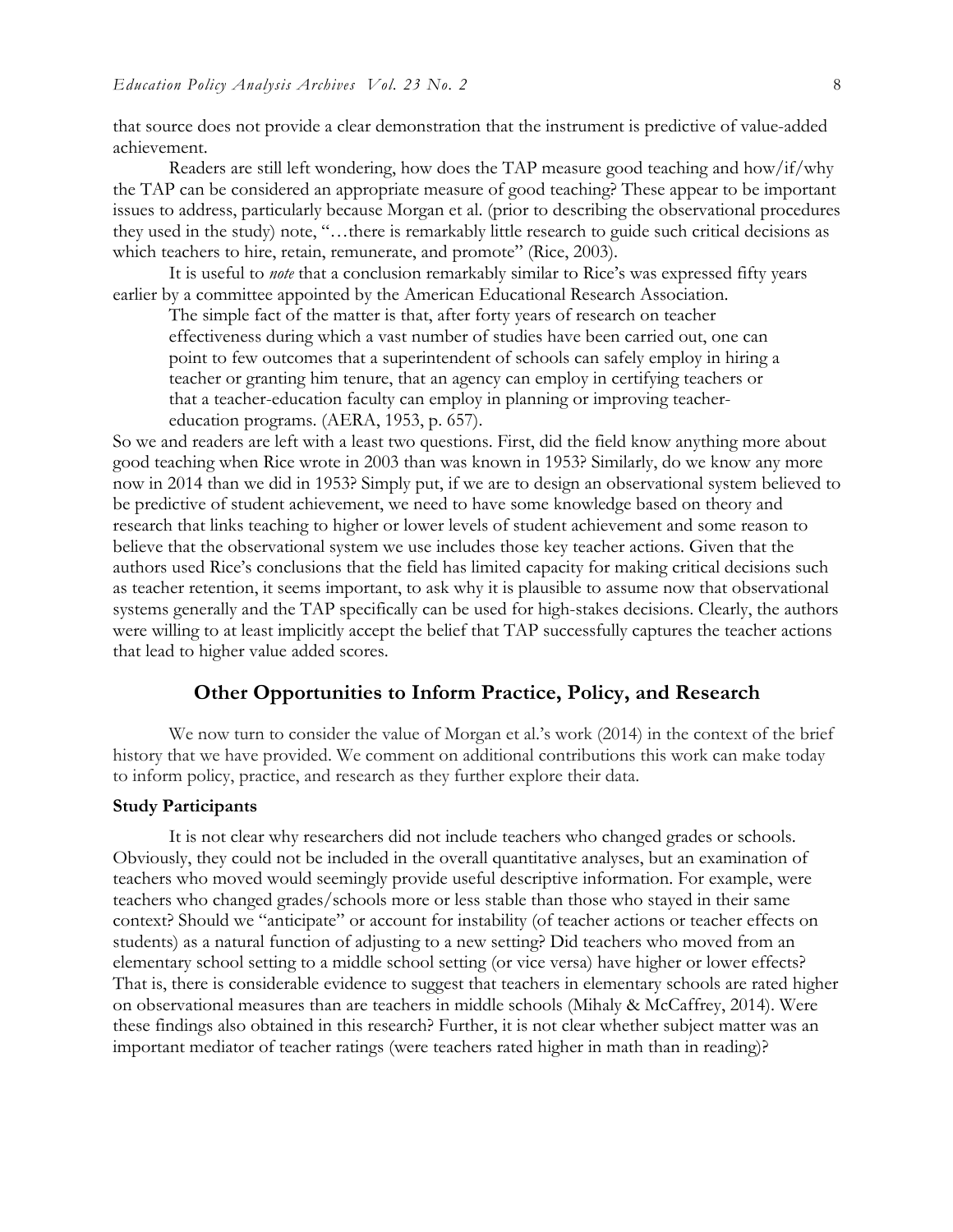# **Measures of Effective Teaching**

The above points raise an additional question: How were 5 year of data over multiple years and subjects combined? It is not clear how the authors combined their data to show the effects of teachers on students. We are told that each year grade 3-8 students were administered the Palmetto Assessment of State Standards. We also know that students in grades 4-7 were administered science and social studies tests. So when the authors discuss the performance of a teacher for whom we have multiple subjects, is the performance an aggregation of multiple tests over years? We are not suggesting that the data analysis is inappropriate; however we do suggest that in our reading of the article it was not clear to us how the data analysis was conducted for teachers in grades 4-8.

#### **Observers**

More information about coders and their training and deployment would be helpful in understanding the research methods. For example, the authors described the observations as "expert" observations. Given the current focus on high stakes testing, expert observers often suggest the use of highly trained external observers who have passed rigorous training. However, we are informed that the observers were school administrators, mentor teachers, and master teachers. It is not clear what criteria were used for defining master teachers or who made those designations. How were they trained on the observation instrument and were they familiar with using the TAP prior to this research? How was coder drift accounted for (seemingly in an article dealing with stability of teacher performance, we might expect some discussion of coder stability)? Were teachers observed by different observers? And, is it possible that who is doing the observation may be more important to reliability than how many observations were conducted? The authors do address this issue, but only briefly and we think more information would help readers to understand better their observational procedures. Further, it is not clear why observational results were rounded. There may be good reason for doing this, but without more information it seems that this decision would limit variation and potentially restrict the correlation between observation data and value-added data.

#### **The Importance of Context**

The authors provide commentary from other researchers that likely mediate and explain the lack of stability of performance and effectiveness and the low relationship between teacher actions and achievement. They also add to this discussion by noting, "Finally, there are contextual differences, such as grade level, subject matter, and classroom size and composition" (p. 14). We agree with the authors that there is substantial evidence that these are important considerations. And, for an especially thoughtful discussion of these context issues, see Berliner (2014). However, since the authors have grade level and subject matter data, why not discuss these possibilities in their own data set?

The authors also place considerable emphasis upon the fact that observational ratings for teachers became higher over time, but it is not clear that this "instability" was not actually a function of teachers. For example, there is some evidence that teachers increase in their performance during the first few years of teaching, but this evidence is not reviewed in the paper nor is any consideration given to the fact that related research suggests that new teachers become more effective at least for the first few years. Furthermore, the authors suggest that in general observational ratings were higher than value added performance. However, they note a context finding suggesting that in average or above average performing schools, observation ratings and value added ratings were similar. But that in poor performing schools, teachers had higher mean observational ratings than value added ratings. The authors conclude, "This suggests that on average the observational ratings may over estimate teacher effectiveness in lower performing schools." (p. 12). However, this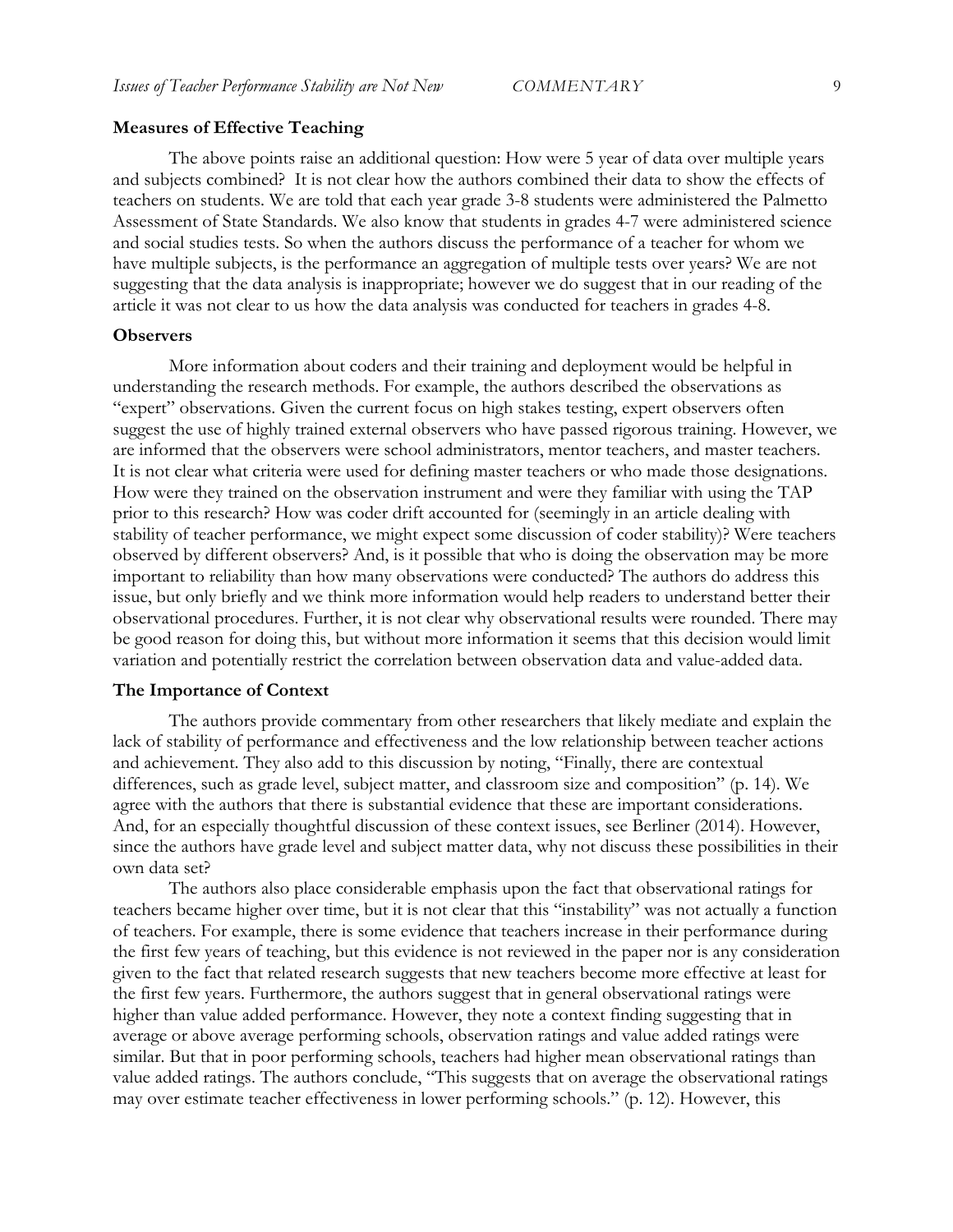conclusion appears to be based on a general average and it is not clear whether this was true equally across all subjects. Further, there are alternate explanations for this finding which are not explored including the possibility that teachers in low performing schools were actually scoring higher on the TAP because they were actually performing the behaviors better over time that this instrument measures.

# **Concluding Remarks**

We end our remarks with a question the authors eventually raise. Is it reasonable to assume that teachers and teaching should be stable? This is a central issue and one that policy makers have spent little time addressing. Today's simple policy orientation is that we can identify good teachers and reward them and identify poor teachers and remediate them or terminate them. Unfortunately, policymakers have not considered these assumptions carefully including the lack of teacher stability over consecutive years (as discussed here). When we apply this knowledge to simulations of highstakes decision-making, a significant number of teachers are misclassified (Guarino, Reckase, & Wooldridge, 2012; Schochet & Chiang, 2010). Effective teachers are fired and ineffective ones and rewarded. The costs of these misclassifications to teachers, schools, students are insurmountable. If researchers want to understand those teacher actions that relate to student achievement, they need to be very sure that they are studying teachers who have stable performance and effects. However, from research presented by Brophy in 1973 to research presented by Berliner in 2014, we know that such teachers are not common (recall the Brophy, 1973, reported that 14% of highly effective teacher and 14% of low effective teachers held their rating over 3 consecutive years).

Berliner (2014) aptly summarizes the issue of teacher stability,

Although hard to ferret out in their "pure" form as an independent main effect, teacher effects on student achievement exist, and they are likely to be strong enough for us all to worry about who teaches our children and what their training has been. There does seem to be a small percentage of teachers who show consistency no matter what classroom and school compositions they deal with. Those few teachers who have strong and consistent positive effects on student outcomes, we should learn from and reward. And, those few teachers who have strong negative effects on student outcomes need to be helped or removed from classrooms. But the fundamental message from the research is that the percentage of such year-to-year, class-to-class, and school-to-school effective and ineffective teachers appears to be much smaller than is thought to be the case. (p. 27)

We agree. Perhaps one direction for future research is an examination of the patterns that Berliner (2014) addresses, with a focus on when and why stability should be expected. Given that the majority of teachers do not fall into stable patterns, as traditionally defined, the field might benefit from further considering our expectations for reasonable stability of professional practice. Further, future research should build upon and expand the dependent measures we use to define/understand good teaching. After all, good teaching involves much more than increasing students' scores on standardized achievement tests. Good teaching includes helping students to become better problem finders and problem solvers, as well as encouraging student civility, social responsibility, and much more (Lavigne & Good, in press). It is prudent to recall that as recently as the late 60's teachers were not considered to have much impact on students' achievement and that students' success in schools was primarily determined by student and family variables. If we look using good research procedures, we may well find evidence that some aspects of teaching and their consequences on students are more enduring than teacher effects on standardized achievement scores.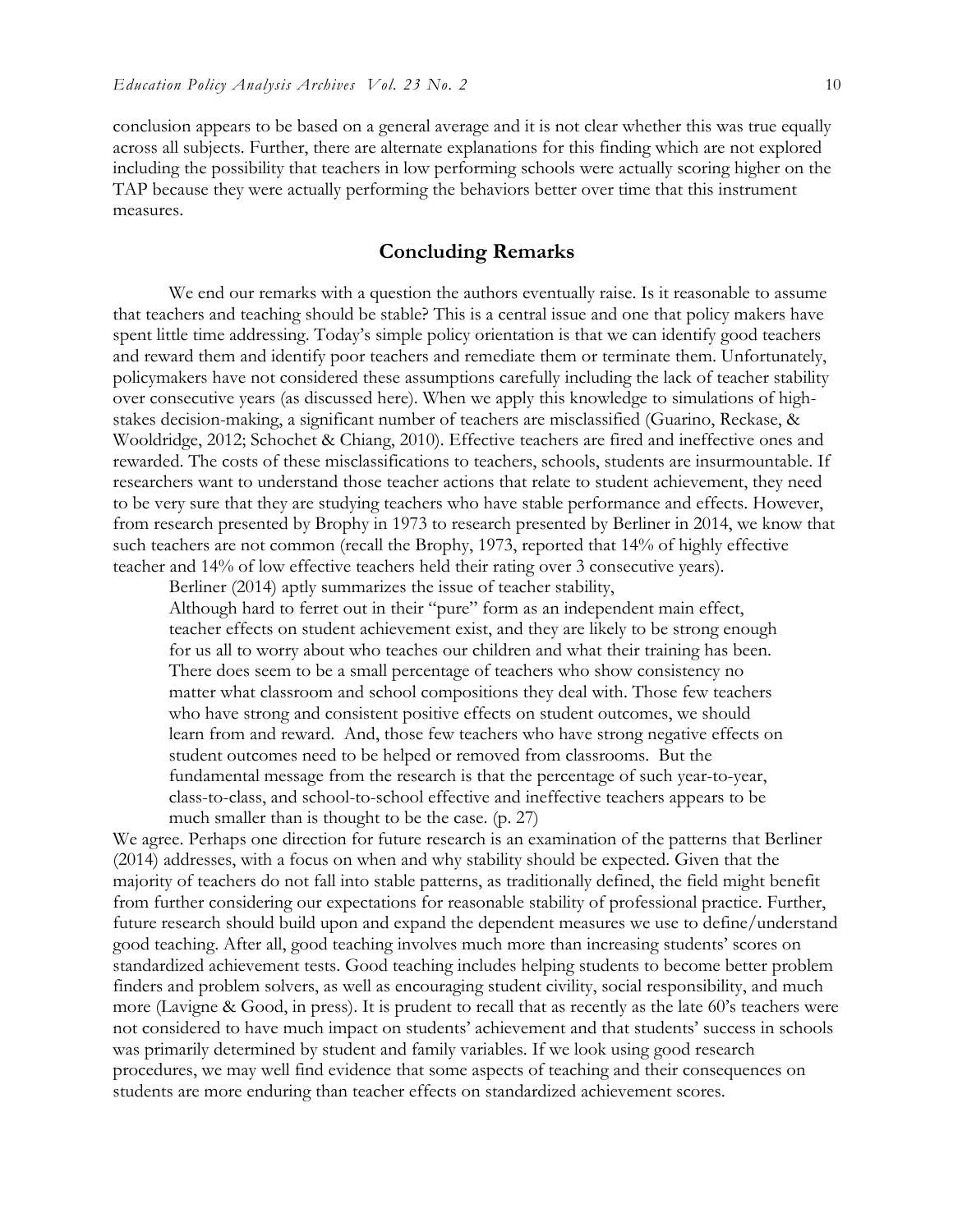# **References**

- American Educational Research Association, Committee on the Criteria on Teacher Effectiveness. (1953). Second Report of the *Journal of Educational Research*, *46*, 641–658.
- Berliner, D. (1976). A status report on the study of teacher effectiveness. *Journal of Research in Science Teaching*, *13,* 369–382. http://dx.doi.org/10.1002/tea.3660130415
- Berliner, D. (2014). Exogenous variables and value-added assumptions: A fatal flaw. *Teachers College Record, 116,* 1–31.
- Brophy, J. (1973). Stability of teacher effectiveness. *American Educational Research Journal*, *10,* 245– 252. http://dx.doi.org/10.3102/00028312010003245
- Brophy, J. & Good, T. (1986). Teacher Behavior and Student Achievement. In M. Wittrock (Ed.), Third Handbook on Research on Teaching (pp. 328-275). Chicago: Rand McNally.
- Cohen, J. (In press). The challenge of identifying high-leverage practices. *Teachers College Record*,*117*(8).
- Cuban, L. (2013). *Inside the black box of classroom practice. Change without reform in American education.* Cambridge, MA: Harvard Education Press.
- Emmer, E., Evertson, C., & Brophy, J. (1979). Stability of teacher effects in junior high classrooms. *American Educational Research Journal***,** 16, 71–75. http://dx.doi.org/10.3102/00028312016001071
- Evertson, C., & Green, J. (1986). Observation as inquiry and method. In M. Wittrock (Ed.), *Handbook of research on teaching* (3rd ed., pp. 162–213). New York, NY: Macmillan.
- Good, T. & Brophy, J. (2008). *Looking in Classrooms*. New York: Longman.
- Good, T. & Grouws, D. (1979). The Missouri Mathematics Effectiveness Project: An experimental study in 4<sup>th</sup> grade classrooms. *Journal of Educational Psychology*, 71, 355–362. http://dx.doi.org/10.1037/0022-0663.71.3.355
- Good, T. & Grouws, D. (1977). Teaching effects: A process-product study in  $4<sup>th</sup>$ -grade mathematics classrooms. *Journal of Teacher Education*, *28,* 49–54. http://dx.doi.org/10.1177/002248717702800310
- Good, T. L. & Braden, J. S. (2000). *The great school debate: Choice, vouchers, and charters*. Mahwah, NJ: Erlbaum.
- Guarino, C. M., Reckase, M. D., & Wooldridge, J. M. (2012). *Can value-added measures of teacher education performance be trusted?* (Working paper # 18). Michigan State University Education Policy Center.
- Jerald, C. & Van Hook, K. (2011). More than measurement: The TAP System's Lessons Learned for Designing Better Teacher Evaluation Systems. National Institute for Excellence in Teaching.
- Kane, T., Kerr, K., & Pianta, R. (2014). Designing teacher evaluation systems: New guidance from the measures of effecting project. San Francisco, CA: John Wiley & Sons Inc.
- Konstantopoulos, S. (2014). Teacher effects, value-added models, and accountability. *Teachers College Record***,** *116*(1), 1–21.
- Lavigne, A. & Good, T. (2014). *Teacher and student evaluation: Moving beyond the failure of school reform*. New York, NY: Routledge.
- Lavigne, A. & Good, T. (in press). *Improving teaching through observation and feedback: Going beyond state and federal mandates*. New York, NY: Routledge.
- McCaslin, M. (1996). The problem of problem representation: The Summits' conception of student. *Educational Researcher, 25*(8), 13–15. http://dx.doi.org/10.3102/0013189X025008013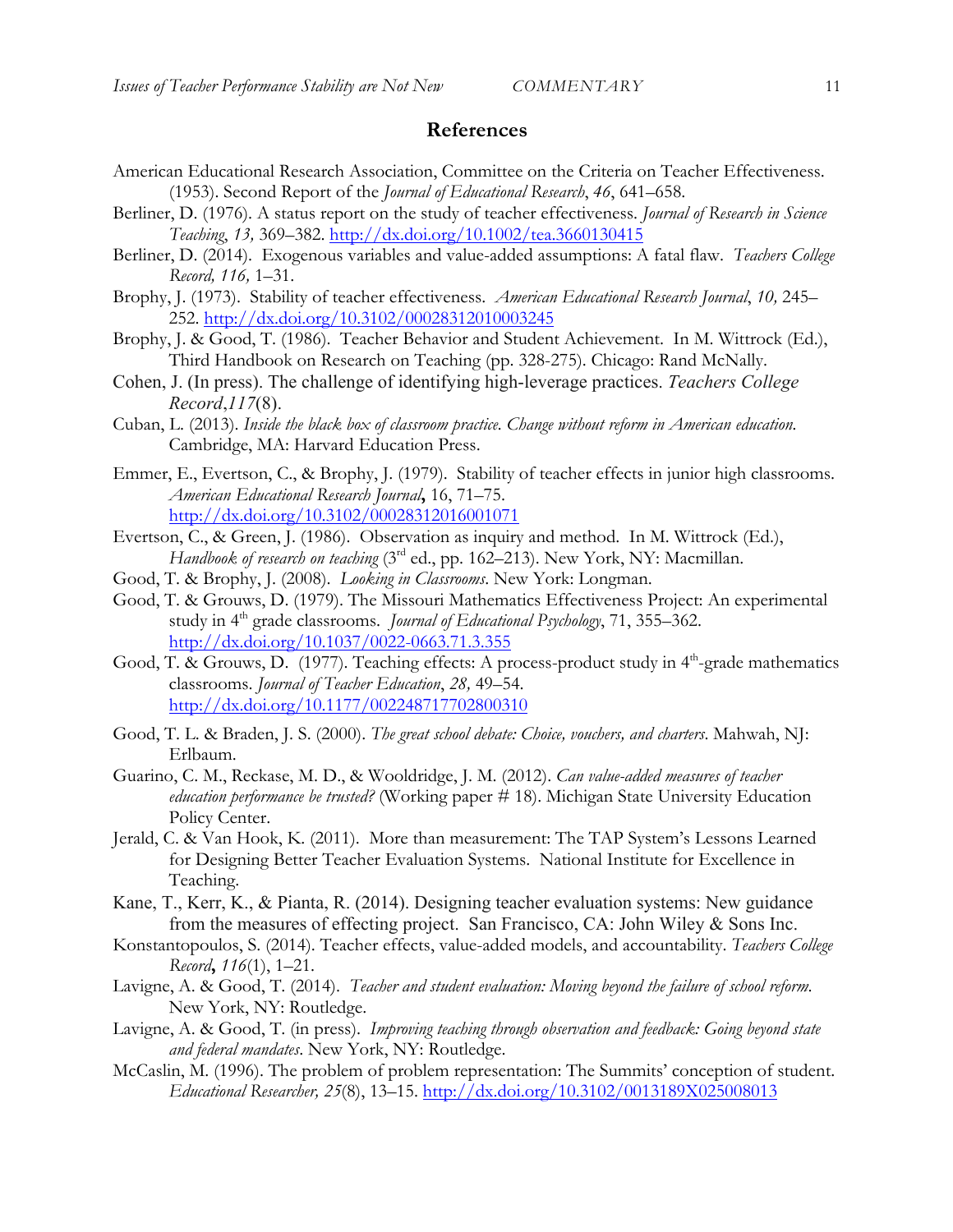- Makel, M. C. & Plucker, J. A. (2014). Facts are more important than novelty: Replication is the education science. *Educational Researcher*, *43*, 304–316. http://dx.doi.org/10.3102/0013189X14545513
- Mihaly, K. & McCaffrey, D. (2014). Grade-level variation in observational measures of teacher effectiveness, in T. Kane, K Kerr and R. Pianta (Eds) *Designing Teacher Evaluation Systems; New guidance from the measures of effective teaching project*, pp. 9–49. San Francisco, CA: Jossey-Bass.
- Morgan, G. B., Hodge, K. J., Trepinksi, T. M, & Anderson, L. W. (2014). The stability of teacher performance and effectiveness; Implications for policies concerning teacher evaluation. *Education Policy Analysis Archives*, 22(95). Retrieved from http://dx.doi.org/10.14507/epaa.v22n95.2014
- Patrick, H. & Mantzicopoulos, P. (2014). Is effective teaching stable? *The Journal of Experimental Education, 0*(0), 1–25. http://dx.doi.org/10.1080/00220973.2014.952398
- Payne, C. (2010). *So much reform, so little change: The persistence of failure in urban schools*. Cambridge, MA: Harvard Education Press.
- Ravitch, D. (2010). *The death and life of the great American school system: How testing and choice are undermining education.* New York, NY: Basic Books.
- Rice, J. (2003). *Teacher quality: Understanding the effectiveness of teacher attributes*. Washington, DC: Economic Policy Institute.
- Rosenshine, B. (1970). The stability of teacher effects upon student achievement. *Review of Educational Research, 40*, 647–662. http://dx.doi.org/10.3102/00346543040005647
- Schochet, P. Z. & Chiang, H. S. (2010). *Error Rates in Measuring Teacher and School Performance Based on Student Test Score Gains.* Report for National Center for Education Evaluation and Regional Assistance, Institute of Education Sciences, U.S. Department of Education (Washington, D.C., 2010).
- Sobolevska, G. (2014). Why do we expect teachers to be stable? An unpublished manuscript. University of Arizona, Tucson, AZ.
- Spencer, D. (1986). *Contemporary women teachers: Balancing school and home.* New York: Longman.
- Tyack, D. & Cuban, L. (1997). *Tinkering toward utopia: A century of public school reform.* Cambridge, MA: Harvard University Press.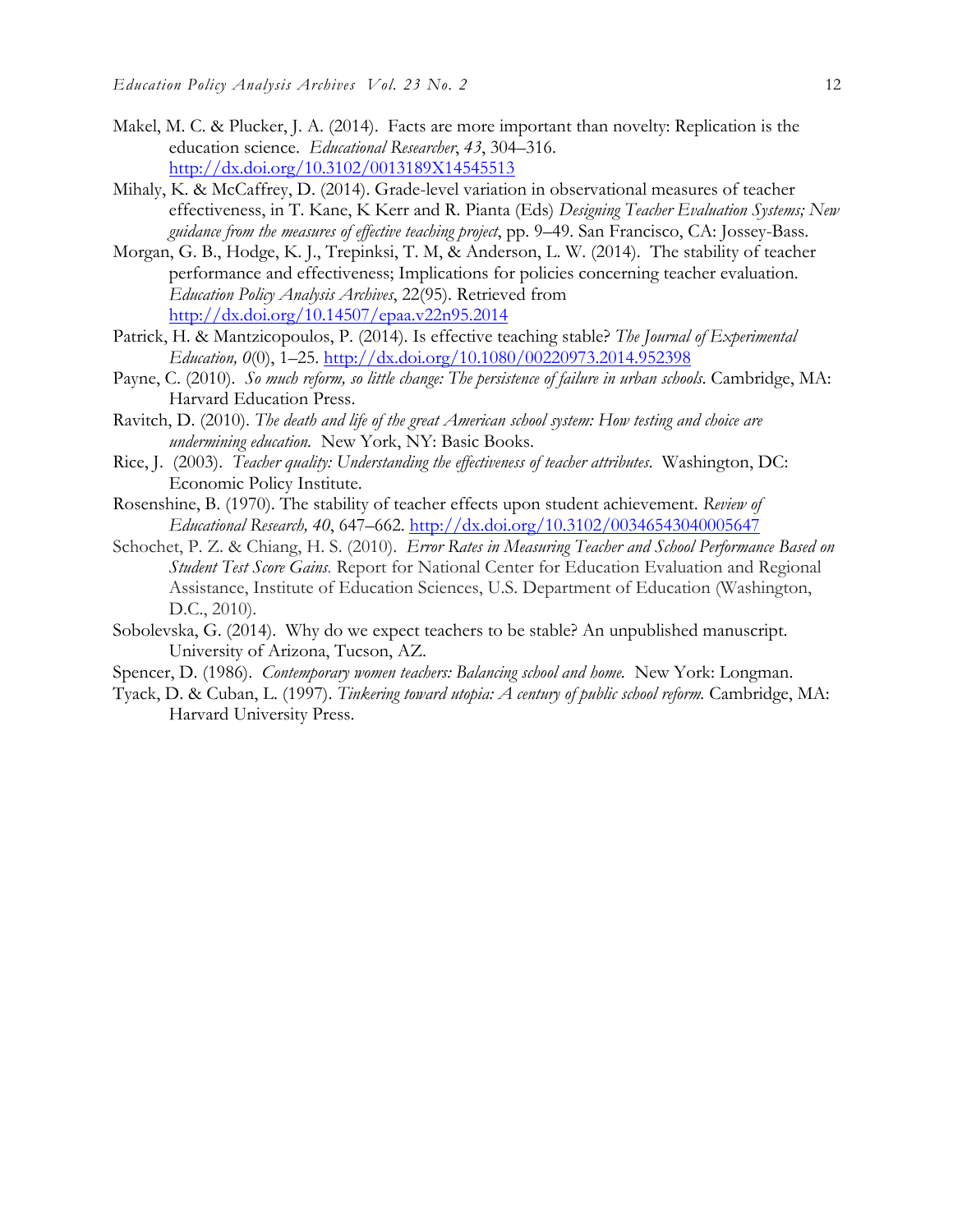## **About the Authors**

Thomas L. Good University of Arizona goodt@email.arizona.edu

Dr. Thomas L. Good is a professor emeritus of the Department of Educational Psychology at the University of Arizona. He was the long time editor of the *Elementary School Journal*. He formerly taught at the University of Missouri-Columbia and The University of Texas -Austin. He is a member of the National Academy of Education. His most recent publications include two books coauthored with Alyson L. Lavigne, entitled *Teacher and Student Evaluation: Moving Beyond the Failure of School Reform* (published in 2014) and *Improving Teaching through Observation and Feedback: Going Beyond State and Federal Mandates* (to be released in early 2015).

Alyson L. Lavigne

Roosevelt University

allavigne@roosevelt.edu

Dr. Alyson L. Lavigne, (pka Alyson Lavigne Dolan), is an assistant professor in the College of Education at Roosevelt University. She received her Ph.D. in Educational Psychology from the University of Arizona. Her work in the area teacher evaluation and supervision includes a co-edited *Teachers College Record* special issue on high-stakes teacher evaluation and two co-authored books with Thomas L. Good.

# education policy analysis archives

Volume 23 Number 2 January 5<sup>th</sup>, 2015 ISSN 1068-2341

# (cc)

SOME RIGHTS RESERVED Readers are free to copy, display, and distribute this article, as long as the work is attributed to the author(s) and **Education Policy Analysis Archives,** it is distributed for noncommercial purposes only, and no alteration or transformation is made in the work. More details of this Creative Commons license are available at

http://creativecommons.org/licenses/by-nc-sa/3.0/. All other uses must be approved by the author(s) or **EPAA**. **EPAA** is published by the Mary Lou Fulton Institute and Graduate School of Education at Arizona State University Articles are indexed in CIRC (Clasificación Integrada de Revistas Científicas, Spain), DIALNET (Spain), Directory of Open Access Journals, EBSCO Education Research Complete, ERIC, Education Full Text (H.W. Wilson), QUALIS A2 (Brazil), SCImago Journal Rank; SCOPUS, SOCOLAR (China).

Please contribute commentaries at http://epaa.info/wordpress/ and send errata notes to Gustavo E. Fischman fischman@asu.edu

**Join EPAA's Facebook community** at https://www.facebook.com/EPAAAAPE and **Twitter feed** @epaa\_aape.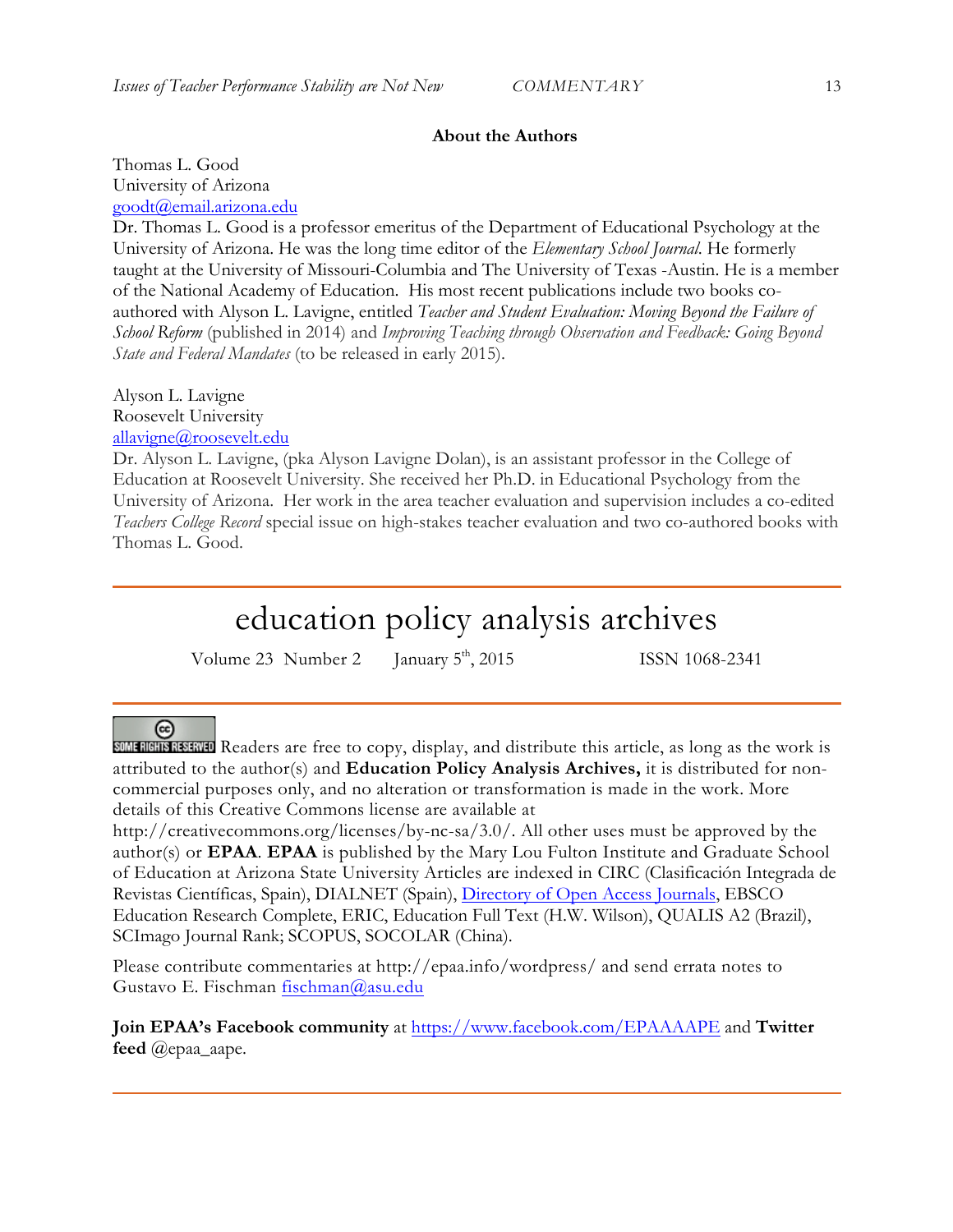# education policy analysis archives editorial board

Editor **Gustavo E. Fischman** (Arizona State University) Associate Editors: **Audrey Amrein-Beardsley** (Arizona State University), **Kevin Kinser** (University of Albany) **Jeanne M. Powers** (Arizona State University)

**Jessica Allen** University of Colorado, Boulder **Jaekyung Lee** SUNY Buffalo

**Michael W. Apple** University of Wisconsin, Madison **David C. Berliner** Arizona State University **Maria Martinez-Coslo** University of Texas,

**Robert Bickel Marshall University William Mathis University of Colorado, Boulder Wendy C. Chi** Jefferson County Public Schools in Golden, Colorado **Casey Cobb** University of Connecticut **Sharon Nichols** University of Texas, San Antonio **Arnold Danzig** California State University, San Jose **Antonia Darder** Loyola Marymount University **João Paraskveva** University of Massachusetts, **Linda Darling-Hammond** Stanford University **Laurence Parker** University of Utah **Chad d'Entremont** Rennie Center for Education Research and Policy **John Diamond** Harvard University **John Rogers** University of California, Los Angeles **Tara Donahue** McREL International **A. G. Rud** Washington State University **Christopher Joseph Frey** Bowling Green State University **Melissa Lynn Freeman** Adams State College **Kimberly Scott** Arizona State University **Amy Garrett Dikkers** University of North Carolina Wilmington **Gene V Glass** Arizona State University **Maria Teresa Tatto** Michigan State University **Ronald Glass** University of California, Santa Cruz **Larisa Warhol** Arizona State University **Harvey Goldstein** University of Bristol **Cally Waite** Social Science Research Council

**Kimberly Joy Howard** University of Southern California **Aimee Howley** Ohio University **Terrence G. Wiley** Center for Applied Linguistics **Craig Howley** Ohio University **John Willinsky** Stanford University **Steve Klees** University of Maryland **Kyo Yamashiro** Los Angeles Education Research

**Gary Anderson** New York University **Christopher Lubienski** University of Illinois, Urbana-Champaign **Sarah Lubienski** University of Illinois, Urbana-Champaign **Angela Arzubiaga** Arizona State University **Samuel R. Lucas** University of California, Berkeley Arlington **Henry Braun** Boston College **Tristan McCowan** Institute of Education, London **Eric Camburn** University of Wisconsin, Madison **Michele S. Moses** University of Colorado, Boulder **Julianne Moss** Deakin University

**Noga O'Connor** University of Iowa

Dartmouth **Susan L. Robertson** Bristol University

**Sherman Dorn** Arizona State University **Felicia C. Sanders** Institute of Education Sciences **Janelle Scott** University of California, Berkeley

**Dorothy Shipps** Baruch College/CUNY

**Jacob P. K. Gross** University of Louisville **John Weathers** University of Colorado, Colorado Springs **Eric M. Haas** WestEd **Kevin Welner** University of Colorado, Boulder **Ed Wiley** University of Colorado, Boulder

Institute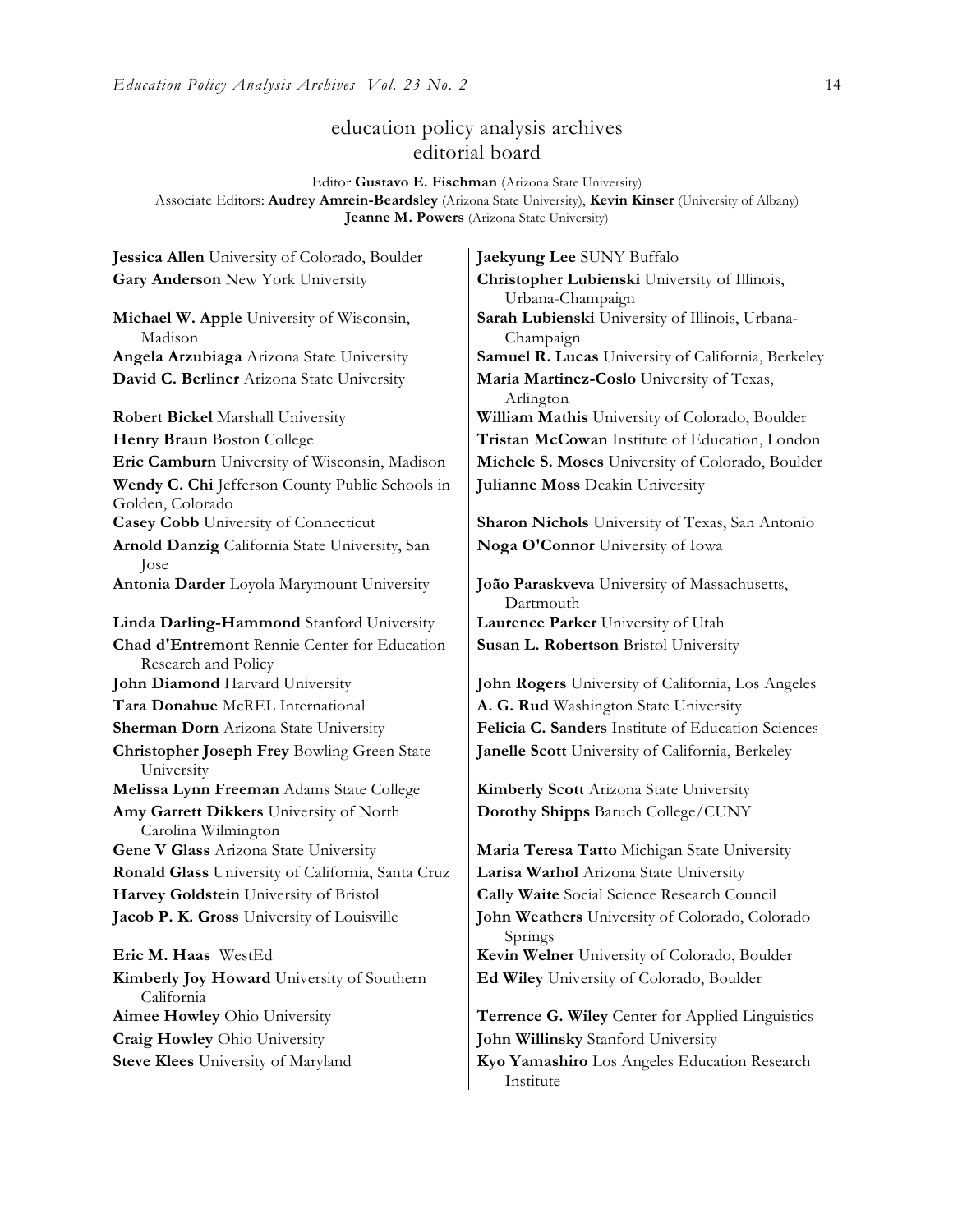**Armando Alcántara Santuario** IISUE, UNAM

# archivos analíticos de políticas educativas consejo editorial

Editores: **Gustavo E. Fischman** (Arizona State University), **Jason Beech** (Universidad de San Andrés), **Alejandro Canales** (UNAM) y **Jesús Romero Morante** (Universidad de Cantabria)

México **Claudio Almonacid** University of Santiago, Chile **Imanol Ordorika** Instituto de Investigaciones **Pilar Arnaiz Sánchez** Universidad de Murcia, España **Xavier Besalú Costa** Universitat de Girona, España **Jose Joaquin Brunner** Universidad Diego Portales, Chile **Damián Canales Sánchez** Instituto Nacional para la Evaluación de la Educación, México **María Caridad García** Universidad Católica del Norte, Chile **Raimundo Cuesta Fernández** IES Fray Luis de León, España **Marco Antonio Delgado Fuentes** Universidad Iberoamericana, México **Inés Dussel** DIE**-**CINVESTAV, Mexico **Rafael Feito Alonso** Universidad Complutense de Madrid. España **Pedro Flores Crespo** Universidad Iberoamericana, México **Verónica García Martínez** Universidad Juárez Autónoma de Tabasco, México **Francisco F. García Pérez** Universidad de Sevilla, España **Edna Luna Serrano** Universidad Autónoma de Baja California, México **Alma Maldonado** DIE-CINVESTAV México **Alejandro Márquez Jiménez** IISUE, UNAM México **Jaume Martínez Bonafé**, Universitat de València, España

**José Felipe Martínez Fernández** University of California Los Angeles, Estados Unidos

**Fanni Muñoz** Pontificia Universidad Católica de Perú,

Economicas – UNAM, México **Maria Cristina Parra Sandoval** Universidad de Zulia, Venezuela **Miguel A. Pereyra** Universidad de Granada, España **Monica Pini** Universidad Nacional de San Martín, Argentina **Paula Razquin** Universidad de San Andrés, Argentina **Ignacio Rivas Flores** Universidad de Málaga, España **Daniel Schugurensky** Arizona State University, Estados Unidos **Orlando Pulido Chaves** Instituto para la Investigacion Educativa y el Desarrollo Pedagogico IDEP **José Gregorio Rodríguez** Universidad Nacional de Colombia **Miriam Rodríguez Vargas** Universidad Autónoma de Tamaulipas, México **Mario Rueda Beltrán** IISUE, UNAM México **José Luis San Fabián Maroto** Universidad de Oviedo, España **Yengny Marisol Silva Laya** Universidad Iberoamericana, México **Aida Terrón Bañuelos** Universidad de Oviedo, España **Jurjo Torres Santomé** Universidad de la Coruña, España **Antoni Verger Planells** University of Barcelona, España **Mario Yapu** Universidad Para la Investigación Estratégica, Bolivia